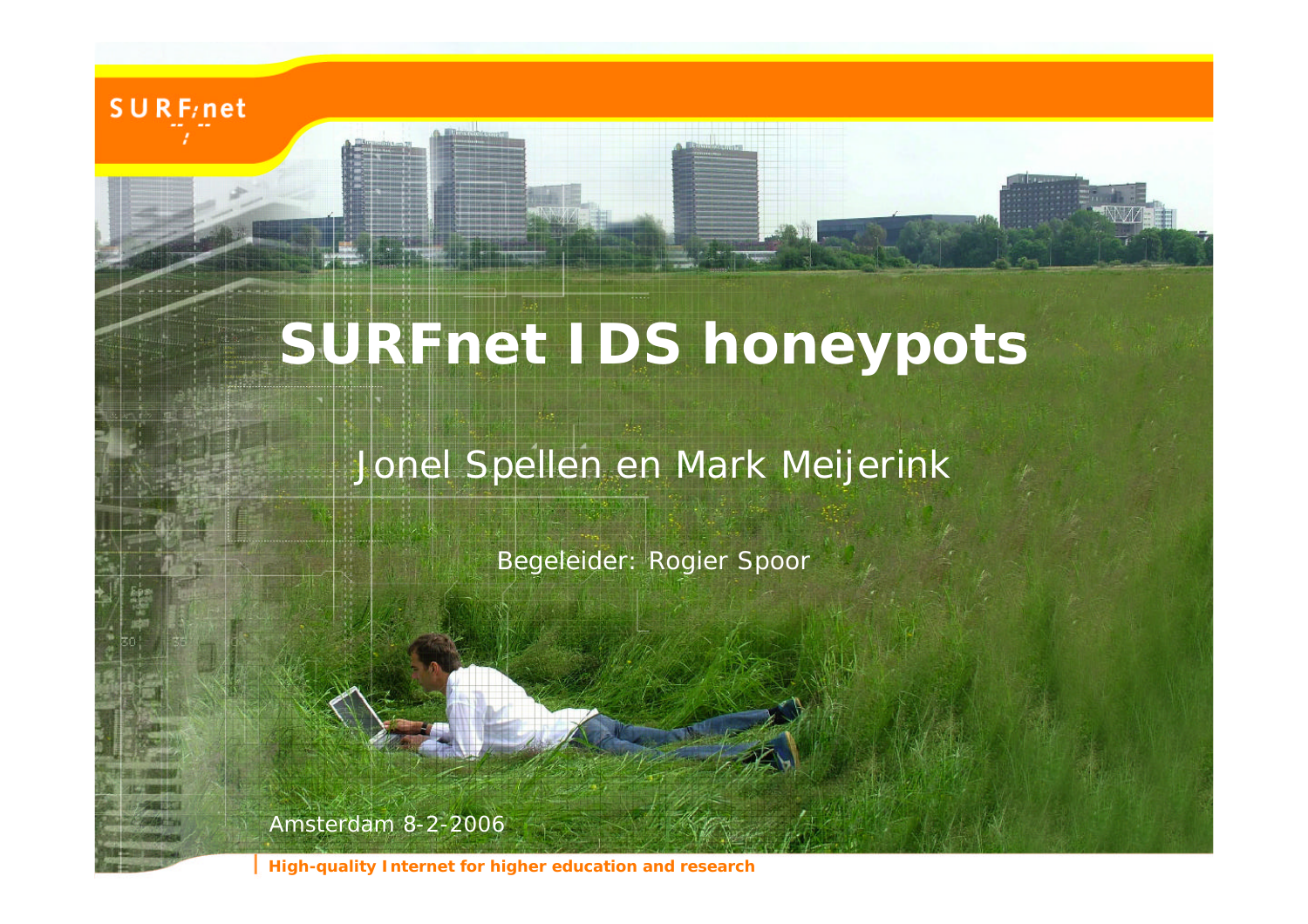

- Introductie
- Project omschrijving
- Aanpak

- Resultaten
- Conclusie
- Toekomstig werk
- Ervaringen
- Vragen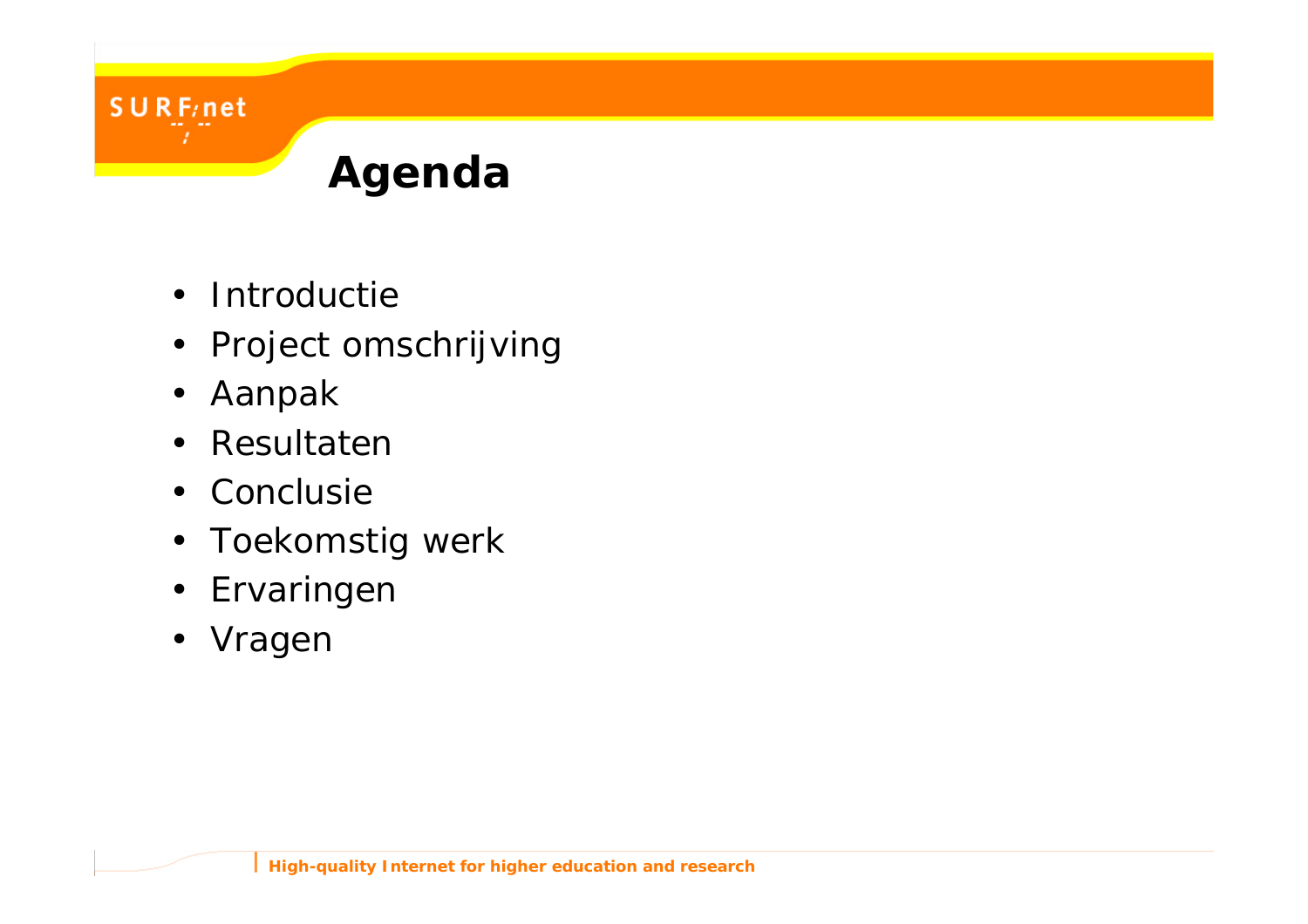

• Honeypots

- SURFnet IDS service
- Aanleiding voor project
- Gerelateerd werk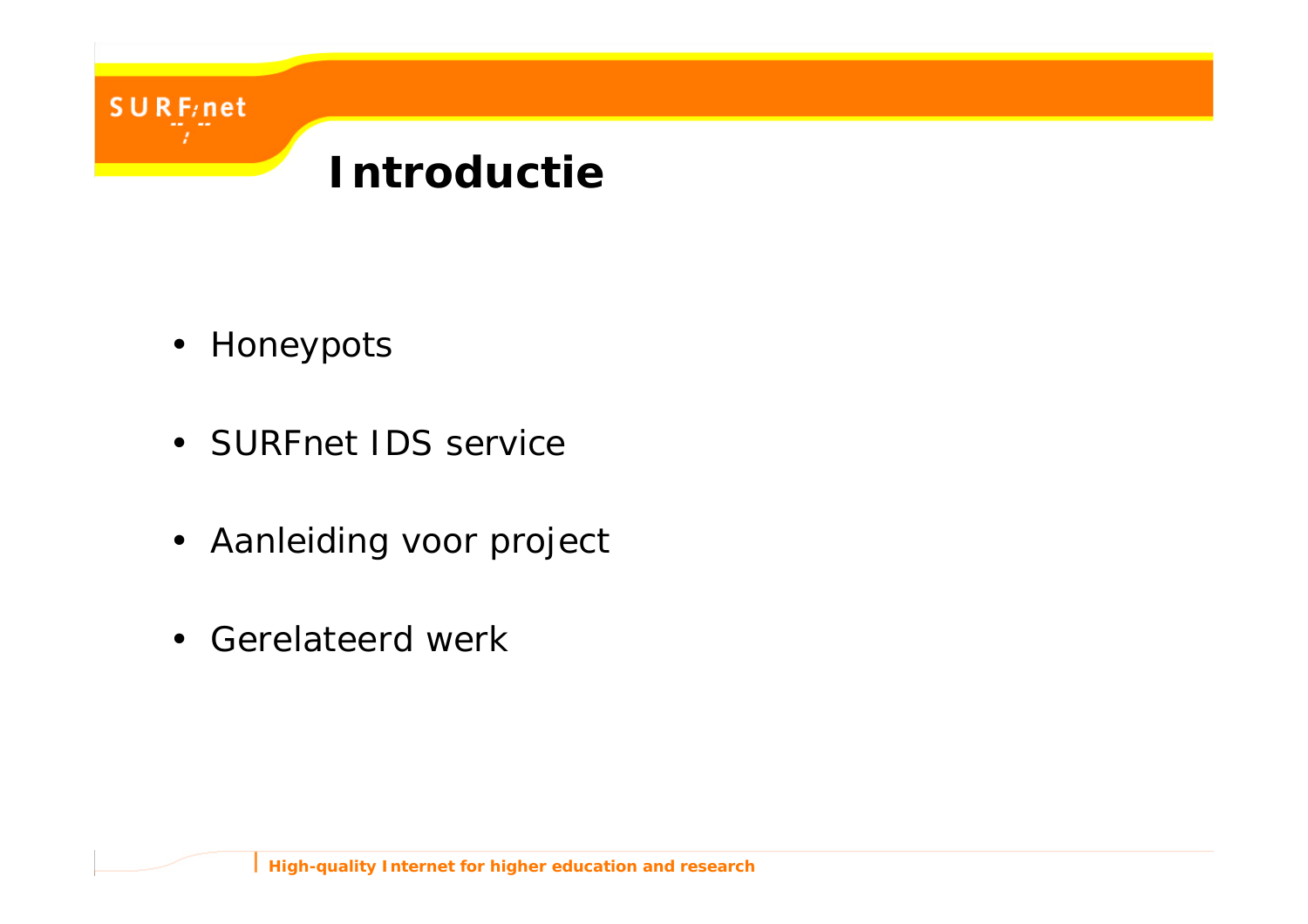

• Onderzoeksdoelen

- Analyseren van Nepenthes in het vangen van malware
- Zoeken van interessante tools voor de IDS service
- Protectie methoden onderzoek tegen TCP fingerprinting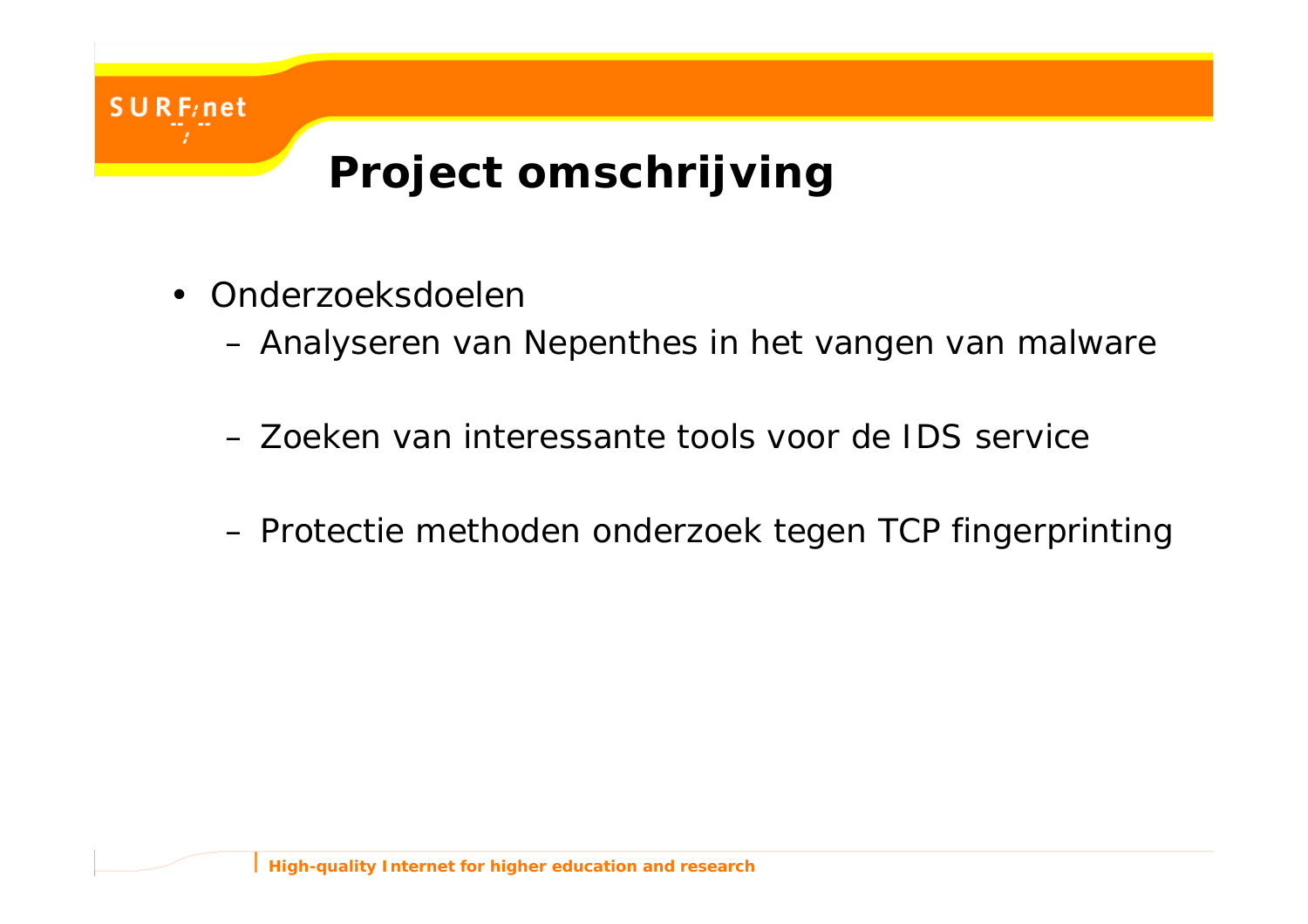### **Aanpak**

• Literatuur onderzoek

- Analyseren van Nepenthes
- Opzoeken en analyseren van alternatieve honeypots
- Informatieve gesprekken
- Verslag schrijven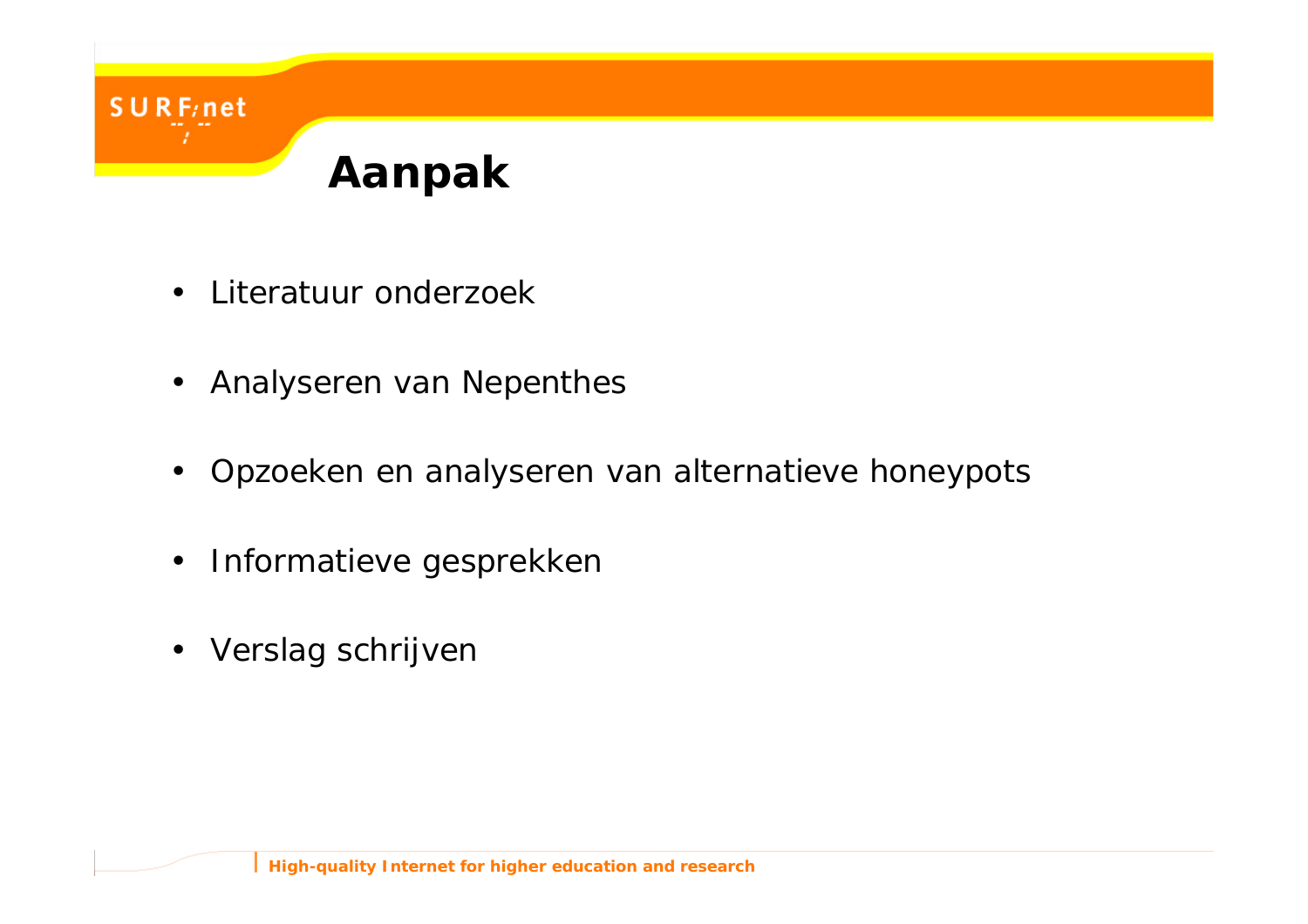#### **Resultaten**

• Onderzoeksdoelen

- Tools buiten beschouwing gebleven
- Geen onderzoek naar TCP fingerprinting
- Onderzoek Nepenthes honeypot
- Honeypot selectie
	- Mwcollect
	- Honeyd
	- Honeynet
	- Argos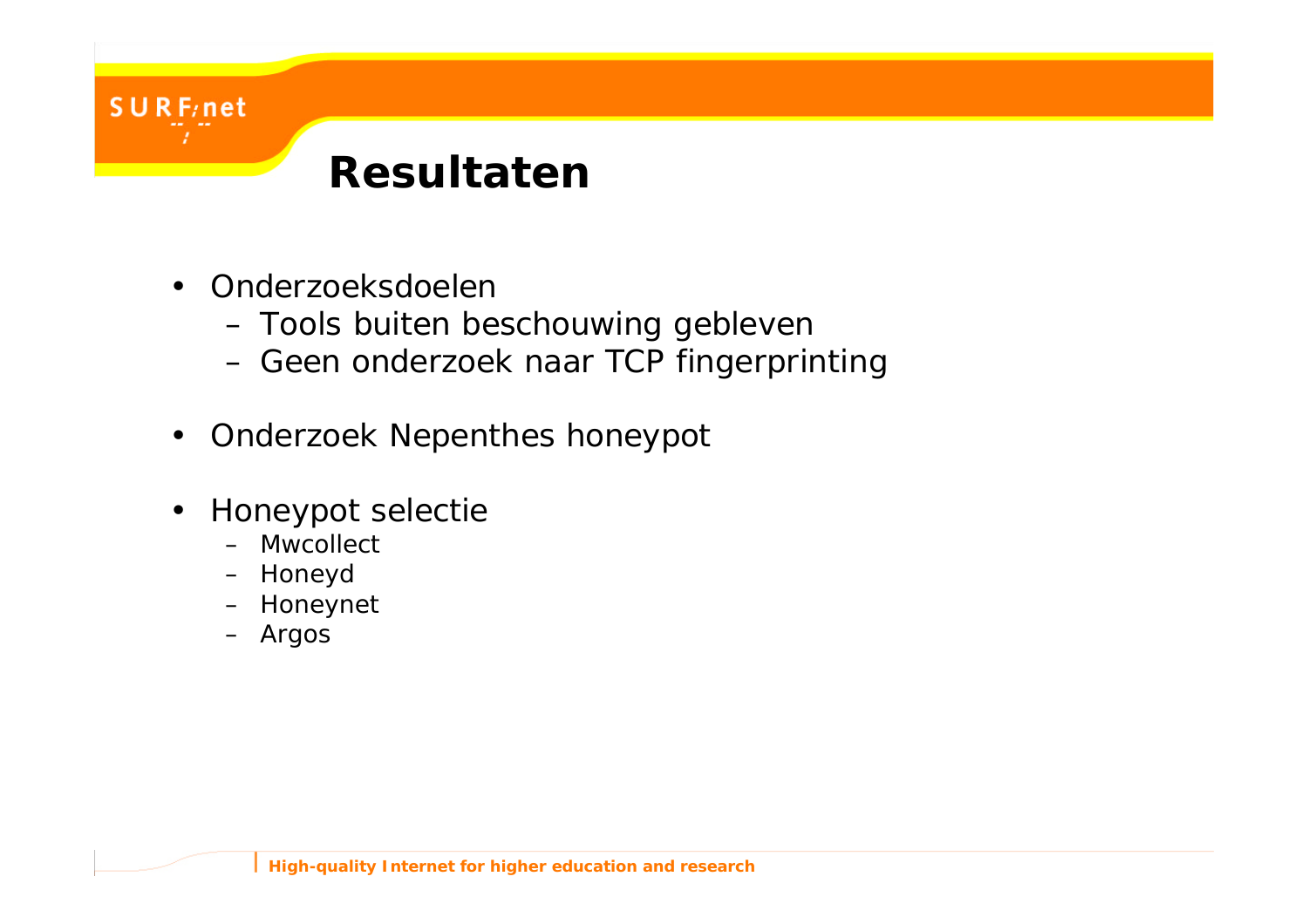

#### **Resultaten – Nepenthes/Mwcollect**

- Markus Koetter / Georg Wicherski
- Low-interaction honeypot
- Emulate vulnerabilities
- Downloads malware
- Modular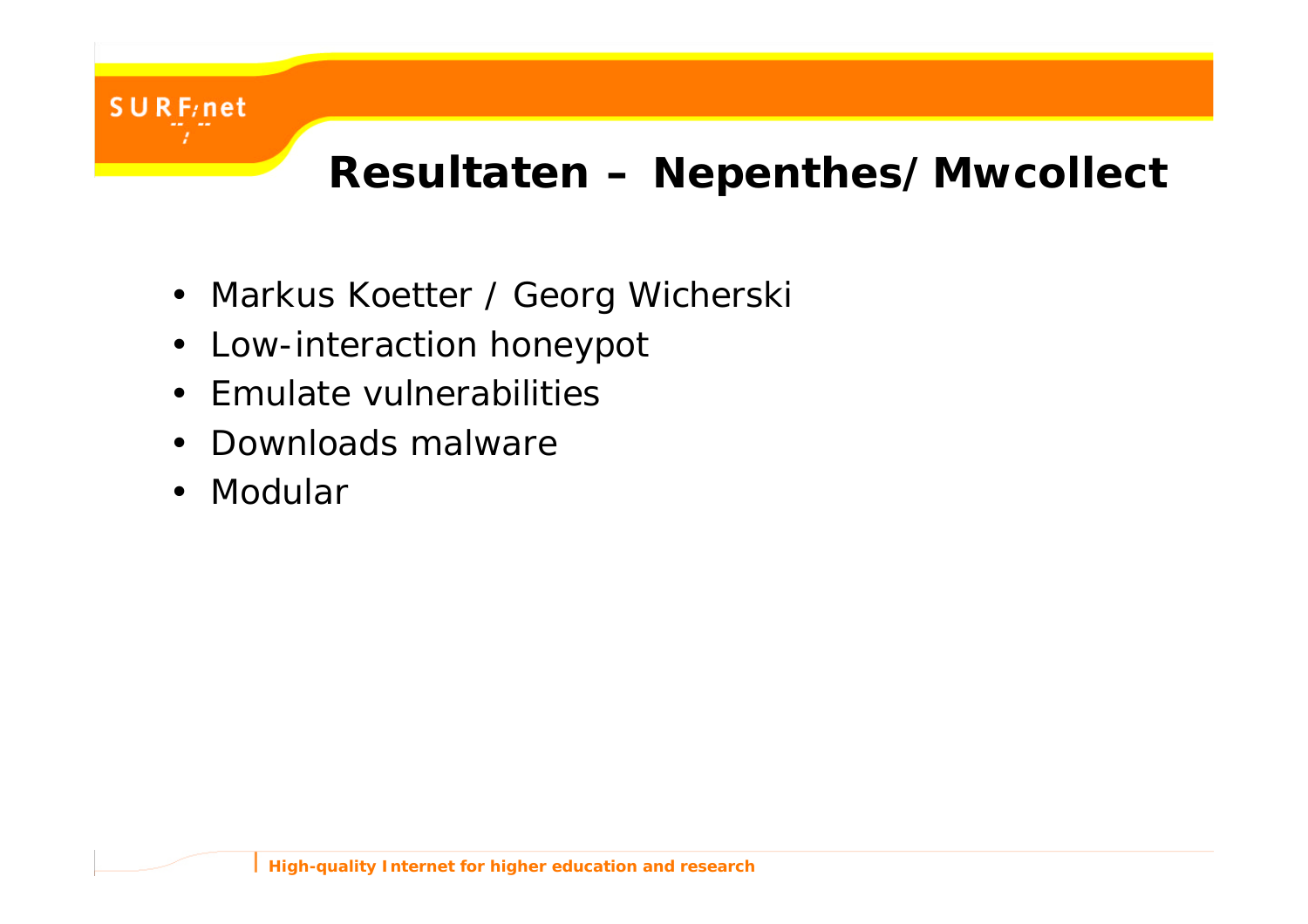

- Niels Pavos, Univeristy of Michigan
- Arpd

 $UR$  F<sub>i</sub>net

- Virtuele hosts en netwerk emulation
- Subsystem emulatie op TCP/IP stack niveau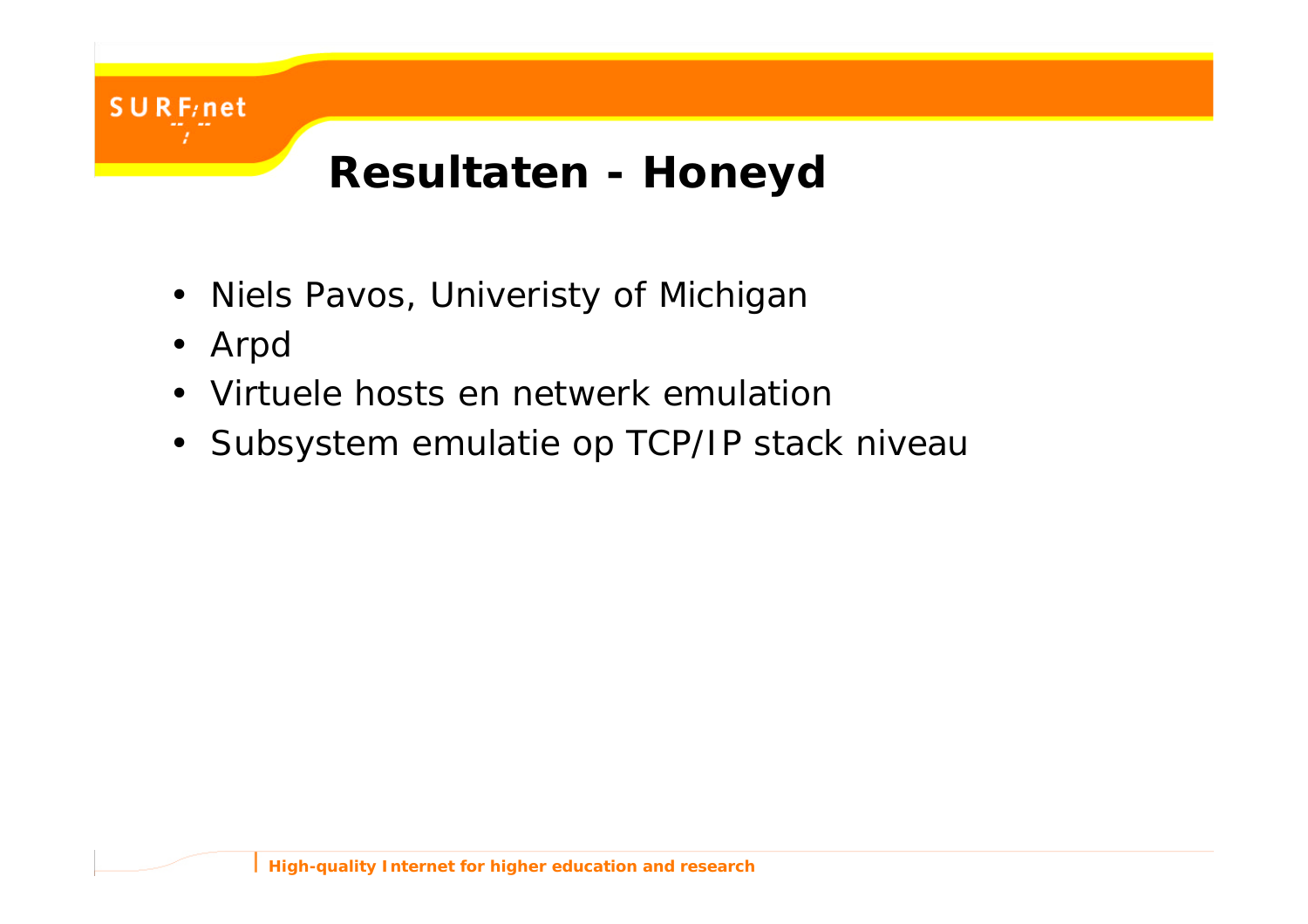

### **Resultaten - Honeynet**

- The Honeynet Project
- Honeywall CDROM
- Data Control, Data Capture, Data Analysis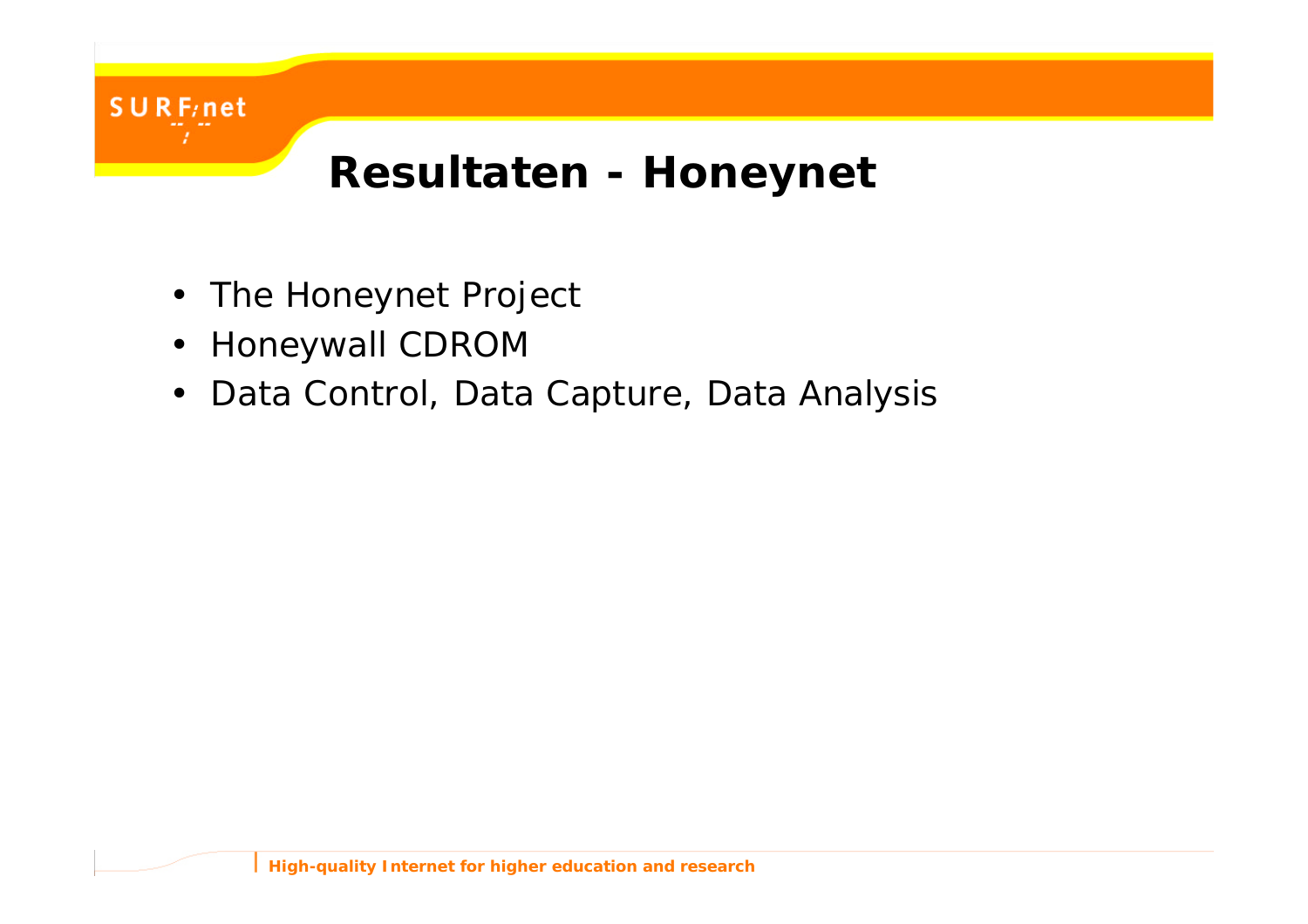

- Herbert Bos, Georgios Portokalidis, Asia Slowinska
- Vrije Universiteit van Amsterdam
- Onderdeel van Noah project

- Emulatie van meerdere platformen
- Detecteren van flow control en code uitvoering
- Detecteren van aanvallen op bekende en nieuwe exploits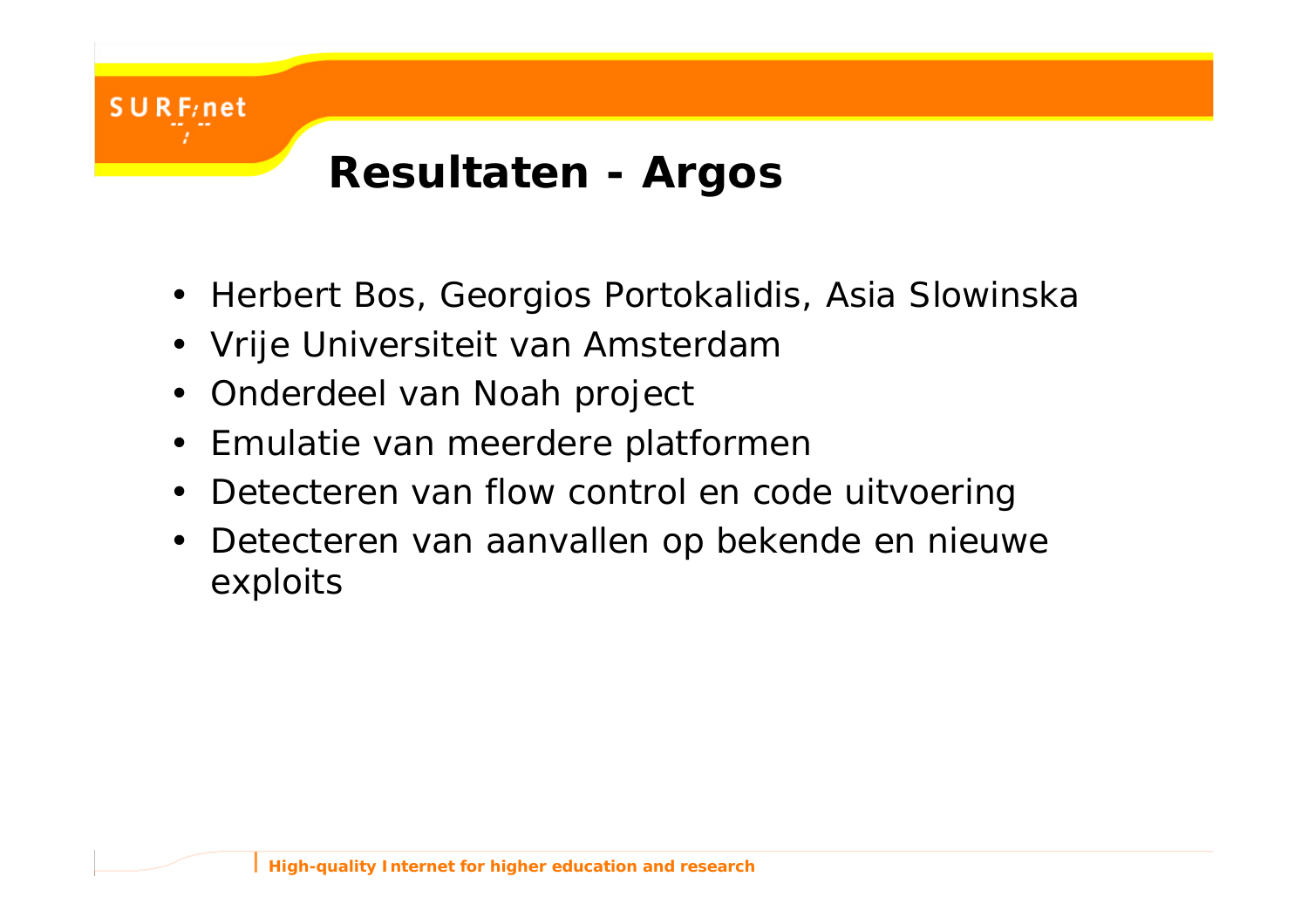

• Functionaliteit

- Vulnerability emulatie
- Ondersteunende community
- Ontwikkeling activiteit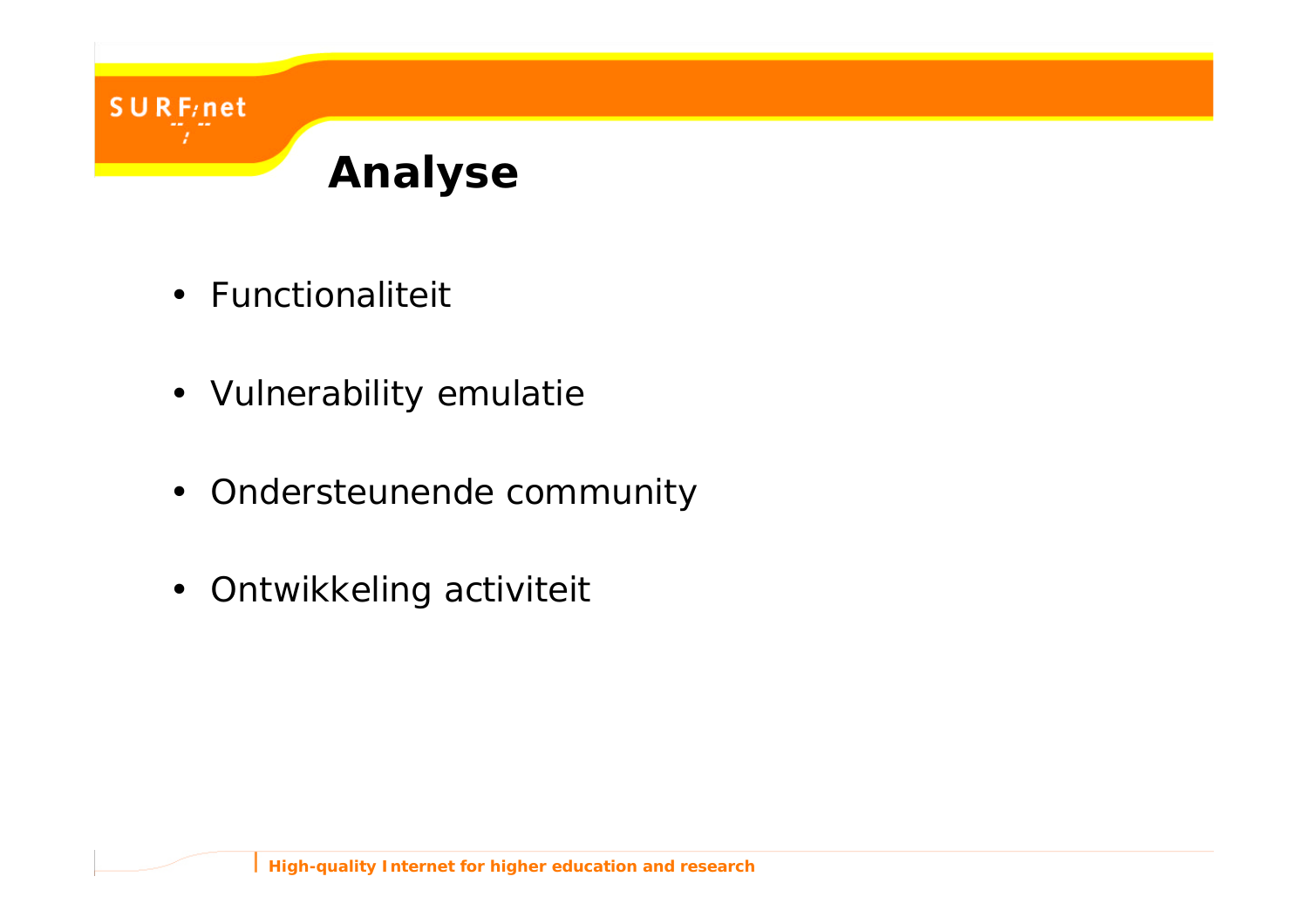

 $UR$  F<sub>/</sub>net

- Nepenthes blijven gebruiken als honeypot
- Argos is een goede aanvulling voor de IDS service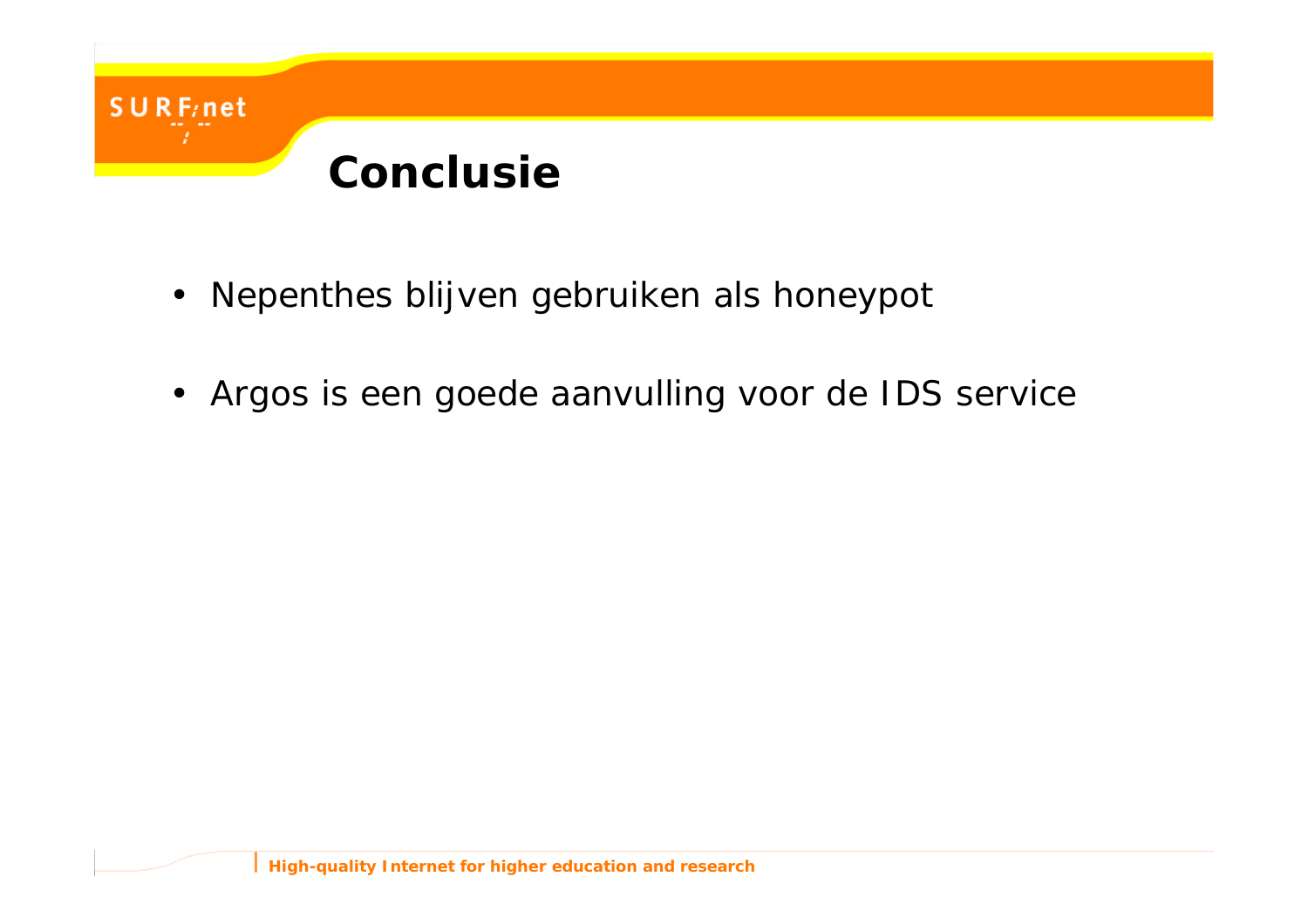

• Implementatie van Argos

- subsystem van honeyd
- twee openVPN verbindingen vanaf sensor
- Onderzoek naar meerdere honeypots als end-point in de IDS infrastructuur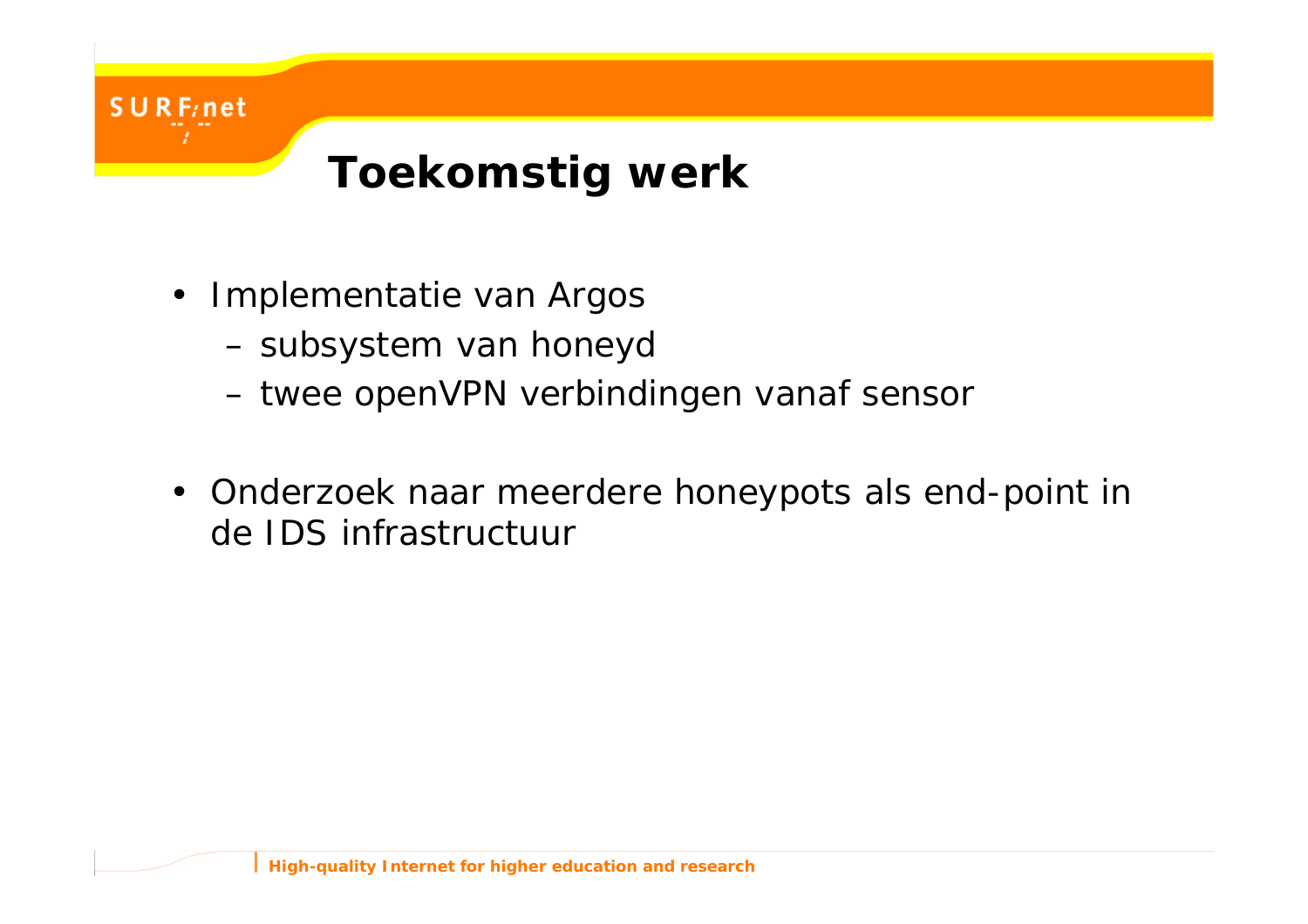

- Kennis van honeypots
- Gesprekken vs. literatuuronderzoek
- Tijdindeling

URF/net

• Prioriteitbepaling